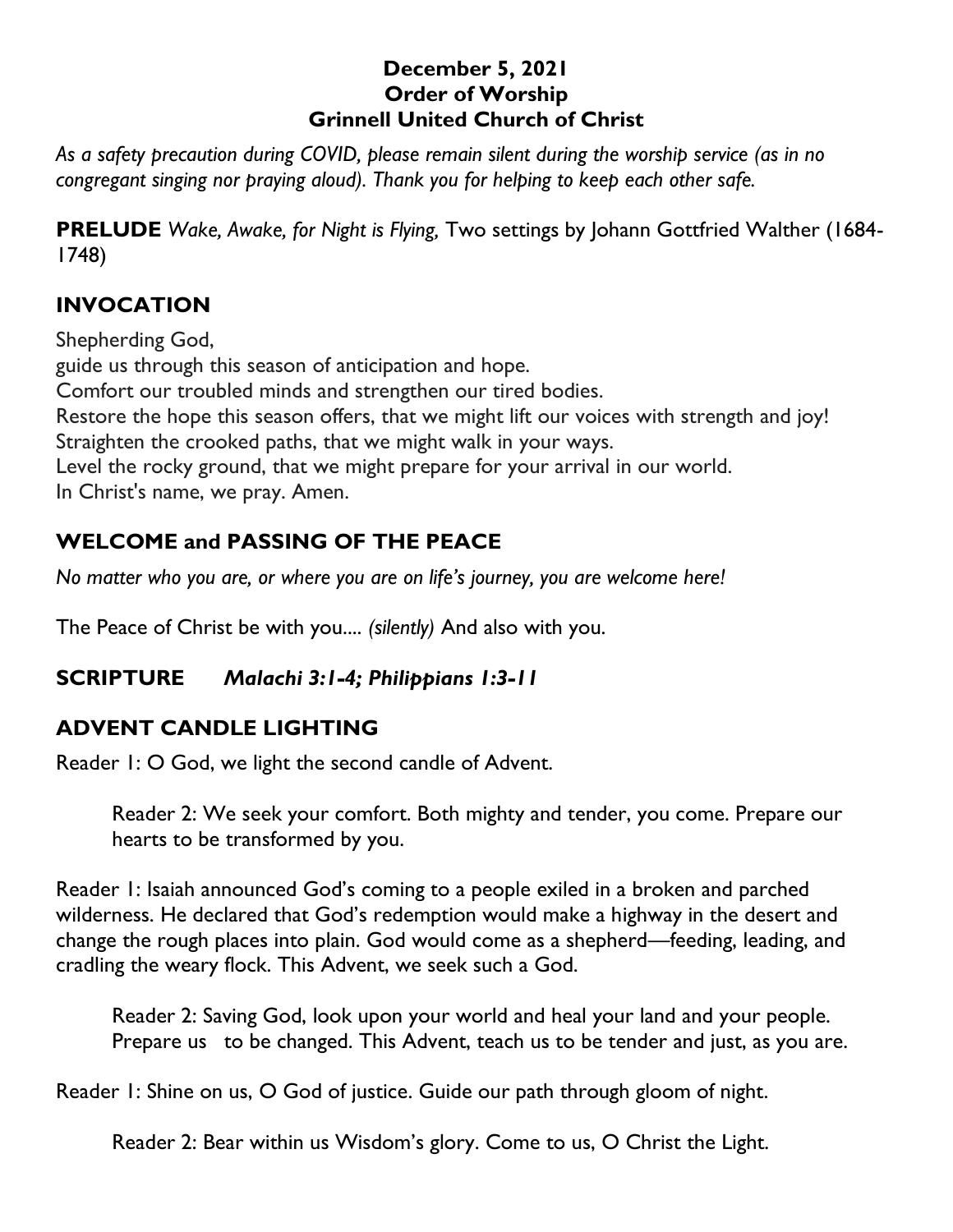**HYMN** NCH 122 *Come, O Long Expected Jesus* Words: Charles Wesley, 1744, alt. Music: Christian F. Witt (1660-1716)

1) Come, O long expected Jesus, born to set all people free; From our fears and sins release us; grant us your true liberty.

2) Israel's strength and consolation, hope to all the earth impart Dear desire of every nation, enter every longing heart.

3) Born all people to deliver, born a child you came to reign! Born to rule on earth forever, come, be known to us again.

4) By your own eternal Spirit, come to claim us as your own; By your all sufficient merit, let us share your cross and crown.

**SERMON** *Luke 3:1-6*

## **SILENT REFLECTION**

# **SHARING OF JOYS AND CONCERNS**

*We pray for health and strength for George Drake, Betty Anne Francis, Gene McCaw, Verlene Mitchell, Emily Pfitsch, and Gayle Strickler.*

## **PASTORAL PRAYER**

Now is the time of watching and waiting, A time pregnant with hope, A time to watch and pray.

Christ our Advent hope, Remind us to prepare for your coming; Remind us to prepare for this time When the soles of your feet touch the ground, When you will become one of us To be one with us.

May we watch for the signs, Listen for the messengers, Wait for the good news to slip into our world, our lives. Christ our Advent hope, Help us to clear the way for you; To clear the clutter from our minds, To sift the silt from our hearts, To move the boulders that prevent us meeting you.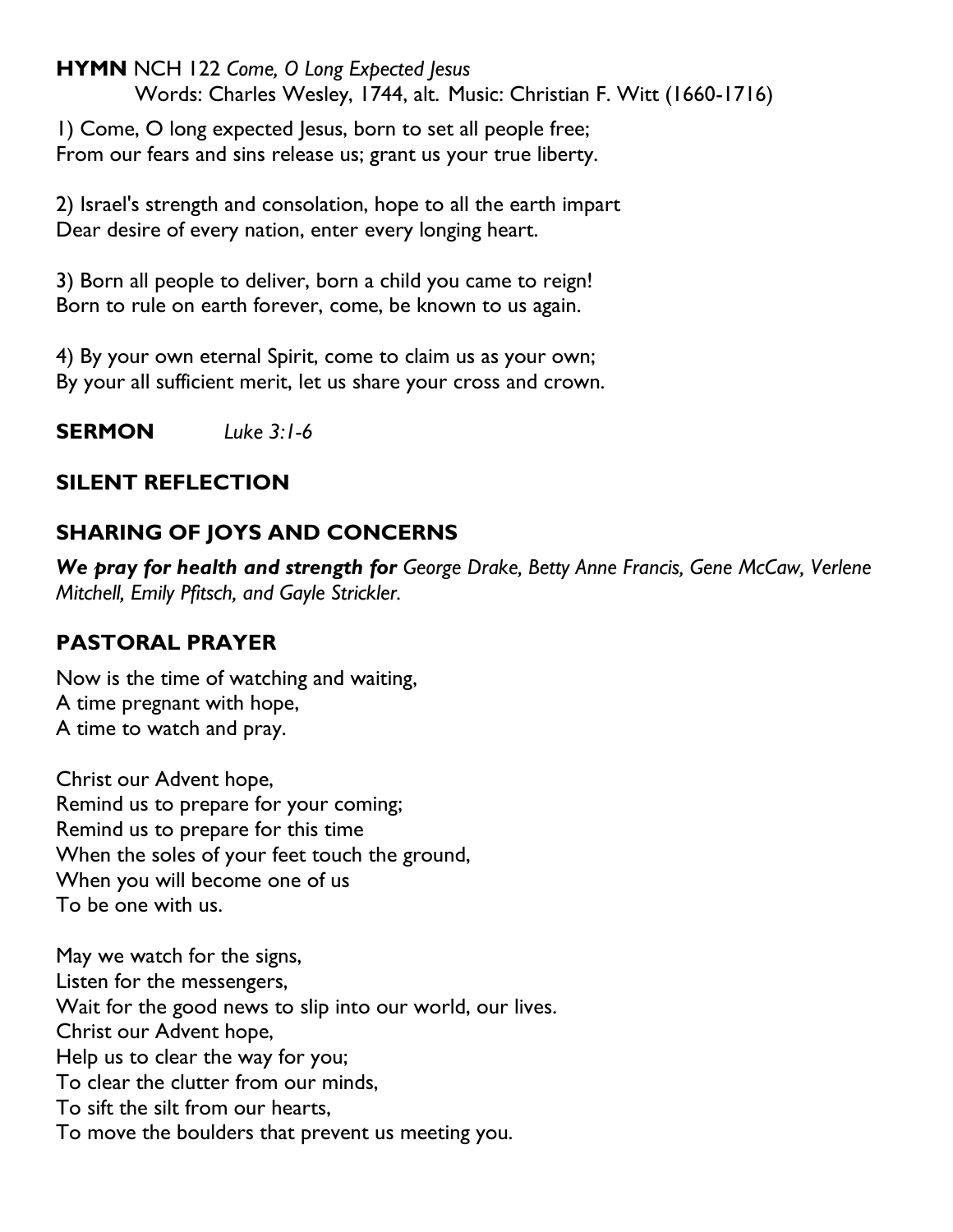May sorrow take flight, And your people sing a song of peace And may hope be born again.

#### **LORD'S PRAYER** *(Inclusive Version) (Please pray silently)*

Blessed One, our Father and our Mother Holy is your name. May your love be enacted in the world. May your will be done On earth as in heaven. Give us today our daily bread And forgive us our sins as we forgive those who sin against us. Save us in the time of trial and deliver us from evil. For all that we do in your love, and all that your love brings to birth, and the fullness of love that will be are yours, now and forever. Amen.

## **GRATITUDE FOR OFFERING & DOXOLOGY**

Praise God from whom all blessings flow Praise God all creatures here below Praise God above ye heavenly hosts Creator, Christ, and Holy Ghost

## **THE SACRAMENT OF HOLY COMMUNION**

The Lord be with you. **And also with you.** Lift up your hearts. **We lift them to the Lord.** Let us give thanks to the Lord our God. **It is right to give God thanks and praise.**

## **Prayer of Confession**

The voice of one comes crying out in the wilderness … prepare the way of the Lord.

A messenger prepares the way, transforming us like the refiner's fire … calling us to account.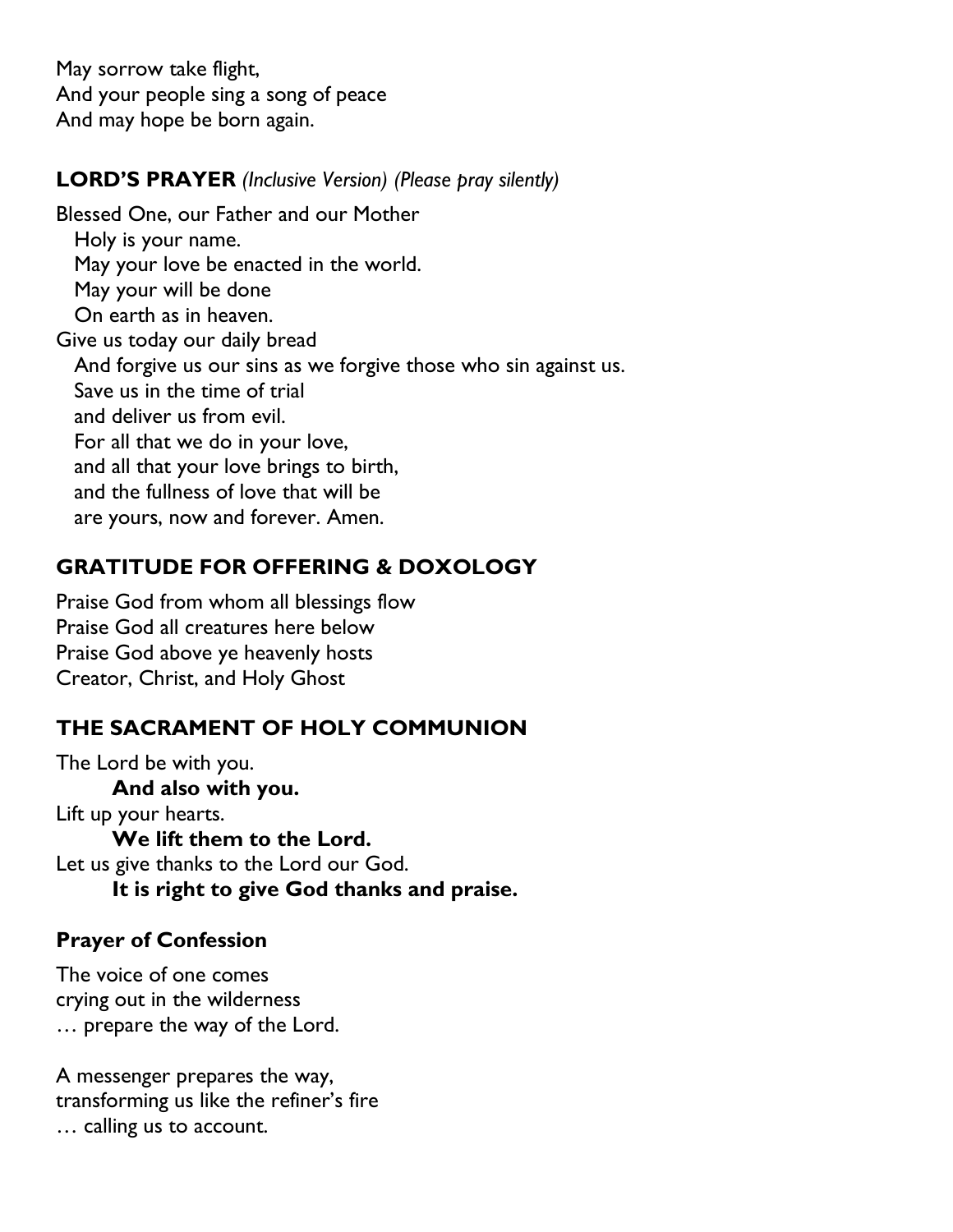For the prophets of old have spoken, announcing the breaking open of the dawn … guiding our feet in the way of peace.

Merciful God forgive us…

Forgive us when we are quick to point the finger at someone else. Forgive us when we put our heads down and ignore the cries of injustice. Forgive us when we presume to understand the complexity of issues that divide and distract the peoples of the land your feet once walked.

Merciful God... forgive us, heal us, encourage us and speak through us, that we may be transformed through the refiner's fire, and the offerings of our hands and our hearts may prepare the way for the Christ child to be welcomed among us in peace.

#### **Words of Assurance**

Do you feel it? God's tender mercy rests on you, heals you, transforms you. Do you see it? God's Light breaks into our lives, and shows us the way. Renewed and made whole, we see the path God has prepared for us the way of peace, the way of hope, the way of grace, the way of service. Thanks be to God. Amen.

#### **Blessing of the Elements**

#### **PRAYER OF THANKSGIVING**

We give thanks, gracious God, that you have refreshed us at your table by granting us the presence of Jesus Christ. Strengthen our faith; increase our love for one another; and send us forth into the world in courage and peace, rejoicing in the power of the Holy Spirit, in the name of Jesus Christ our Savior. Amen.